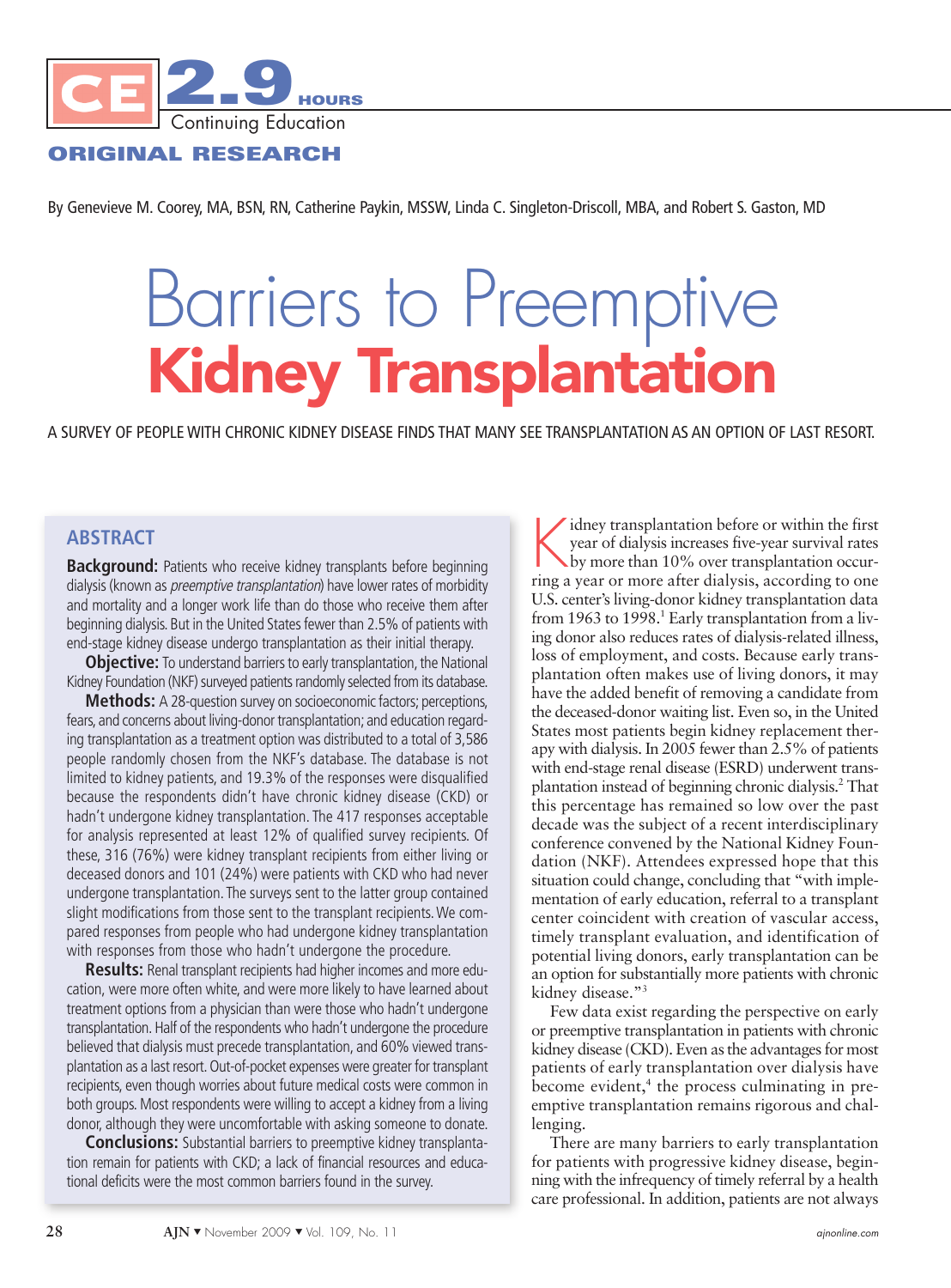| lable 1. Demographic Characteristics of Eligible Respondents°                                                                       |                                                |                                                  |                                                   |                |  |  |
|-------------------------------------------------------------------------------------------------------------------------------------|------------------------------------------------|--------------------------------------------------|---------------------------------------------------|----------------|--|--|
|                                                                                                                                     | Previous<br>transplantation<br>$(n = 316)$     | No previous<br>transplantation<br>$(n = 101)$    | Total<br>$(N = 417)$                              | $P$ value      |  |  |
| Currently on dialysis $-$ no. (%)                                                                                                   | 30(9.5)                                        | 55 (54.5)                                        | 85 (20.4)                                         | 0.001          |  |  |
| Ageb $(\pm$ SD)                                                                                                                     | $52 \pm 14$                                    | $55 \pm 14$                                      | $53 \pm 14$                                       | 0.018          |  |  |
| Sex (M/F)                                                                                                                           | 140/173                                        | 43/55                                            | 183/228                                           | 0.882          |  |  |
| Race or ethnicity — no. $(\%)$<br>White<br>African American<br>Hispanic<br>Other, or no answer                                      | 264 (83.5)<br>23(7.3)<br>34 (10.8)<br>14(4.4)  | 66 (65.3)<br>15 (14.9)<br>14 (13.9)<br>14 (13.9) | 330 (79.1)<br>38(9.1)<br>48 (11.5)<br>28(6.7)     | 0.004          |  |  |
| Highest education attained - no. (%)<br>High school or less<br>Some college or technical school<br>College graduate<br>Postgraduate | 44 (13.9)<br>81(25.6)<br>92(29.1)<br>96 (30.4) | 18 (17.8)<br>44 (43.6)<br>19 (18.8)<br>17(16.8)  | 62 (14.9)<br>125 (30.0)<br>111(26.6)<br>113(27.1) | 0.001          |  |  |
| Residence - no. (%)<br>Urban<br>Suburban<br>Rural                                                                                   | 110 (34.8)<br>143 (45.3)<br>59 (18.7)          | 37 (36.6)<br>42 (41.6)<br>18 (17.8)              | 147 (35.3)<br>185 (44.4)<br>77(18.5)              | 0.869          |  |  |
| Year beginning kidney replacement<br>therapy — no. $(\%)$<br>Before 2000<br>2000-2003<br>2004-2007<br>Not yet started               | 196 (62.0)<br>55 (17.4)<br>44 (13.9)           | 12 (11.9)<br>10(9.9)<br>29 (28.7)<br>46 (45.5)   | 208 (49.9)<br>65 (15.6)<br>73 (17.5)              | 0.001          |  |  |
| Possible medical barriers - no. (%)<br>Placed on dialysis at diagnosis<br>Not a candidate                                           | 80(25.3)<br>59 (18.7)                          | 18 (17.8)<br>20 (19.8)                           | 98 (23.5)<br>79 (18.9)                            | 0.083<br>0.745 |  |  |

# **Table 1. Demographic Characteristics of Eligible Respondentsa**

a Totals do not necessarily sum to the n if not all respondents answered each question or, as in the case of the question on race or ethnicity, they checked more than one. <sup>b</sup> Age was continuous.

informed that transplantation is associated with better outcomes when pursued early, and many may assume that it is a last resort. There are also possible psychosocial barriers, such as anxiety and misconceptions about the process, along with reservations about finding and approaching a potential living donor. Financial barriers can emerge at any stage; if they don't arise during the initial evaluation or perioperatively, patients may face financial challenges during the lifelong follow-up. Since 1973 Medicare has covered much of the cost of dialysis and kidney transplantation for Americans with ESRD, but the intricacies of the Medicare ESRD program can be daunting, even to the point of discouraging transplantation. In an effort to more fully understand patient perceptions that influence access to early kidney transplantation, we constructed a self-administered survey to explore educational, psychosocial, and financial issues surrounding early transplantation.

#### **METHODS**

The 28-question survey was sent by either mail or e-mail. The questions created specifically for the survey were loosely based on a national survey of nephrologists' views on preemptive transplantation. 5 The survey was pilot tested by a small group of patients and health care professionals before being sent to the broader sample.

There were two versions of the survey, one for transplant recipients (76% of respondents; n = 316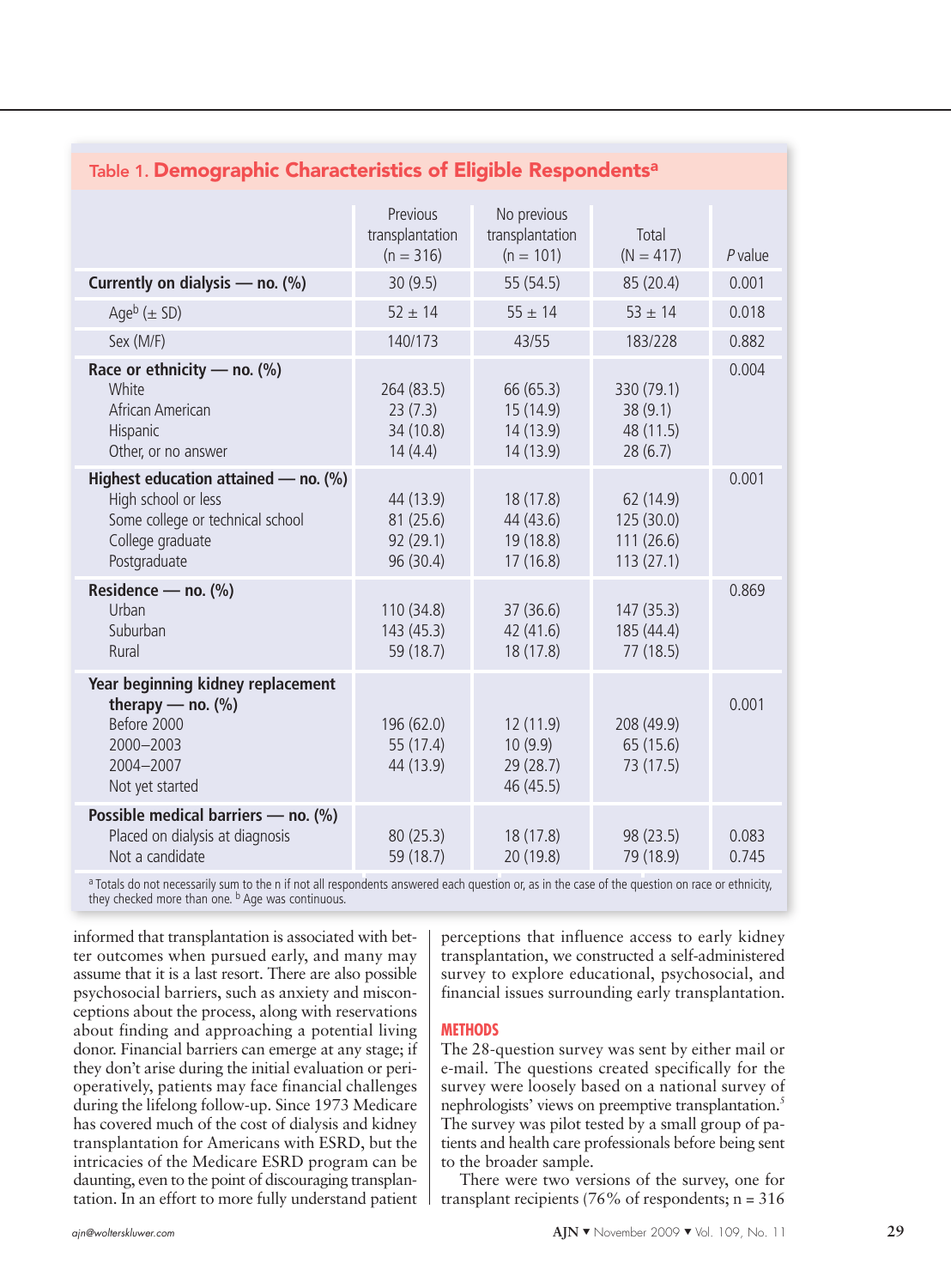# **Table 2. Transplantation-Related Education Reported by Respondents**

|                                                                                                                                                                                                                                                                                                                                                                         | Previous<br>transplantation<br>no. (%)                                                       | No previous<br>transplantation<br>no. (%)                                            | Total no. (%)                                                                                  | Number<br>responding                   | $P$ value                                          |
|-------------------------------------------------------------------------------------------------------------------------------------------------------------------------------------------------------------------------------------------------------------------------------------------------------------------------------------------------------------------------|----------------------------------------------------------------------------------------------|--------------------------------------------------------------------------------------|------------------------------------------------------------------------------------------------|----------------------------------------|----------------------------------------------------|
| Learned "a lot" <sup>a</sup> about these issues in<br>transplantation (before transplantation) <sup>b</sup><br>The risks involved<br>How to live a healthy life after transplantation<br>The expected length of recovery<br>How to evaluate medical treatment options<br>Related finances<br>How long the government helps pay for<br>medications after transplantation | 161(52.1)<br>172(55.1)<br>164 (52.2)<br>104(33.1)<br>84 (26.8)<br>117(37.5)                  | 26(28.3)<br>17(17.9)<br>21(21.9)<br>17(17.9)<br>11(11.7)<br>22(23.2)                 | 187 (46.6)<br>189 (46.4)<br>185 (45.1)<br>121 (29.6)<br>95(23.2)<br>139 (34.2)                 | 401<br>407<br>410<br>409<br>407<br>407 | 0.001<br>0.001<br>0.001<br>0.001<br>0.001<br>0.001 |
| When respondent first discussed kidney<br>transplantation with a health care<br>professional<br>After dialysis had started<br>Never (wasn't discussed)                                                                                                                                                                                                                  | 96 (30.4)                                                                                    | 16(15.8)<br>41 (40.6)                                                                | 112(26.9)<br>41 (9.8)                                                                          | 417                                    | 0.001                                              |
| When respondent first learned living-<br>donor transplantation was an option<br>After dialysis had started<br>Never (wasn't discussed)<br>In enough time to plan for a live donor                                                                                                                                                                                       | 120 (38.0)<br>9(2.8)<br>97(30.7)                                                             | 29 (28.7)<br>12(11.9)<br>10(9.9)                                                     | 149 (35.7)<br>21(5.0)<br>107(25.7)                                                             | 417                                    | 0.001                                              |
| Who first brought up living-donor<br>transplantation<br>A physician<br>Other medical professional<br>Patient or someone in patient's social network                                                                                                                                                                                                                     | 161(50.9)<br>28(8.9)<br>85 (26.9)                                                            | 35(34.7)<br>10(9.9)<br>21(20.8)                                                      | 196 (47.0)<br>38(9.1)<br>106(25.4)                                                             | 417                                    | 0.114                                              |
| Preferred ways to learn about treatment<br>options and issues (respondents circled<br>all that applied; top seven shown)<br>One-on-one with a physician<br><b>Booklet</b><br>One-on-one with another patient<br>The Internet<br>One-on-one with a nurse<br>A class or seminar<br>One-on-one with a social worker                                                        | 237 (75.0)<br>145 (45.9)<br>142 (44.9)<br>135(42.7)<br>131(41.5)<br>116 (36.7)<br>128 (40.5) | 61(60.4)<br>50(49.5)<br>44 (43.6)<br>40 (39.6)<br>33(32.7)<br>47 (46.5)<br>29 (28.7) | 298 (71.5)<br>195 (46.8)<br>186 (44.6)<br>175 (42.0)<br>164 (39.3)<br>163 (39.1)<br>157 (37.6) | 417                                    | 0.166                                              |
| Most preferred way to learn about<br>treatment options and issues<br>(respondents circled one; top four shown)<br>One-on-one with a physician<br>A class or seminar<br>A support group<br>The Internet                                                                                                                                                                  | 149 (47.2)<br>21(6.6)<br>20(6.3)<br>15(4.7)                                                  | 33(32.7)<br>8(7.9)<br>8(7.9)<br>11(10.9)                                             | 182 (43.6)<br>29(7.0)<br>28(6.7)<br>26(6.2)                                                    | 417                                    | 0.099                                              |
| Treatment options physician mentioned<br>at initial diagnosis of kidney disease<br>Hemodialysis at a dialysis center<br>Hemodialysis at home<br>Peritoneal dialysis<br>Kidney transplantation after starting dialysis<br>Kidney transplantation before starting dialysis                                                                                                | 196 (62.0)<br>59 (18.7)<br>127(40.2)<br>171(54.1)<br>109 (34.5)                              | 49 (48.5)<br>11(10.9)<br>23(22.8)<br>32(31.7)<br>18 (17.8)                           | 245 (58.8)<br>70 (16.8)<br>150 (36.0)<br>203 (48.7)<br>127(30.5)                               | 417                                    | 0.018                                              |

<sup>a</sup> A single option is shown for ease of comparison with other measures. <sup>b</sup> Not everyone responded to this question, and of those who did, not everyone chose "a lot."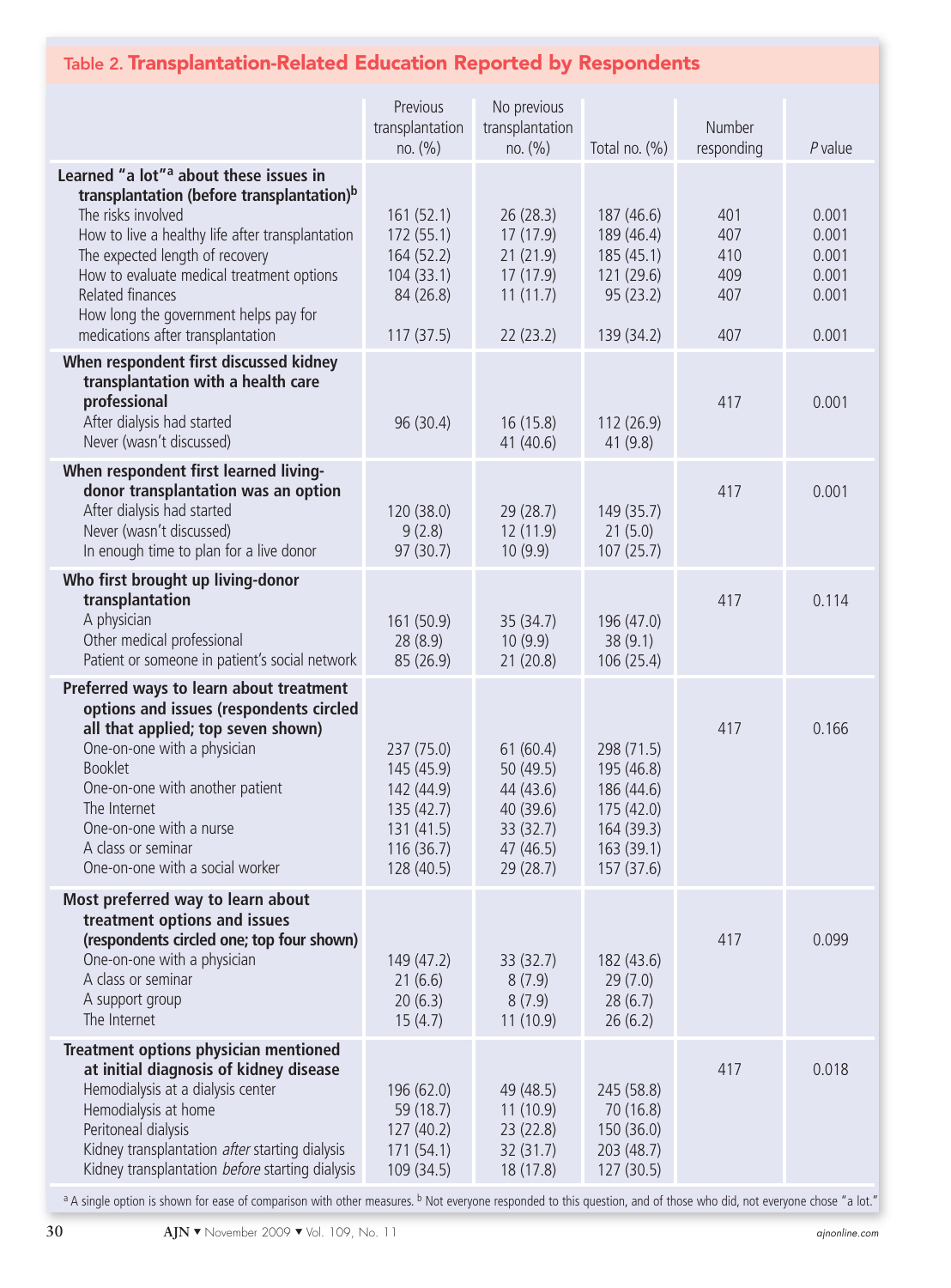

**Figure 1. Comparison of Higher and Lower Household Income Groups' Attitudes Toward Costs of Transplantationa**

**<sup>a</sup> Numbers responding: < \$50,000, n = 157; ≥ \$50,000, n = 171. <sup>P</sup> = 0.000.**

[of 417 responses appropriate for analysis]) and one for those with CKD who had never undergone transplantation (24%;  $n = 101$ ). The surveys were identical except for a single question unique to each group and differing verb tenses in two other questions. Answer choices and options were rotated in the online version of the survey to minimize any possible impact of the order of the choices on respondents' answers. Such reordering wasn't possible for the surveys sent by mail. A comparison of the results of online and print versions of the survey revealed few differences in responses, except that those completing the survey over the Internet gave more extensive answers to open-ended questions.

In order to effectively reach a broad cross-section of patients with CKD, we used the NKF's national database of 33,780 constituents, randomly selecting every 10th person. We sought to include both those who wished to communicate by e-mail and those who preferred postal mail; all of them had previously indicated which method of communication they preferred.

While our *a priori* power calculations had indicated a small sample would be sufficient, we sought the narrower confidence intervals and greater insight that would come from receiving at least 300 completed surveys from CKD patients with and without functioning allografts. A larger sample would allow

usto keep the margin of error under 10% (95% confidence level), even as we identified the perceptions of and barriers to preemptive transplantation among the various key subgroups and began to explore how widespread those barriers might be.

This resulted in distribution of surveys to 3,586 people in July 2007, using e-mail (n = 2,986) or the U.S. Postal Service  $(n = 600)$ . E-mail servers informed us that at least 32 surveys were undeliverable. More than 10% of the people on the list were recipients of organs other than a kidney and had never had kidney disease, which disqualified them from the study. The list also included an unknown number of others(such as caregivers, family members, and living donors) who may never have had kidney disease. A total of 19.3% (101 of the 524 who responded) fell into one of these categories and were disqualified. Another six responses were sent in too late to be included. Removing these 107 disqualified returns left us with 417 surveys available for analysis (322 received by e-mail and 95 by mail). The 417 eligible surveys represented at least 12.4% of all qualified people who received the survey. We estimate that no more than 3,369 surveys (93.9% of those initially mailed) were received by qualified people—those who had CKD or had undergone kidney transplantation. The number that reached qualified people could be considerably lower, which would mean the response rate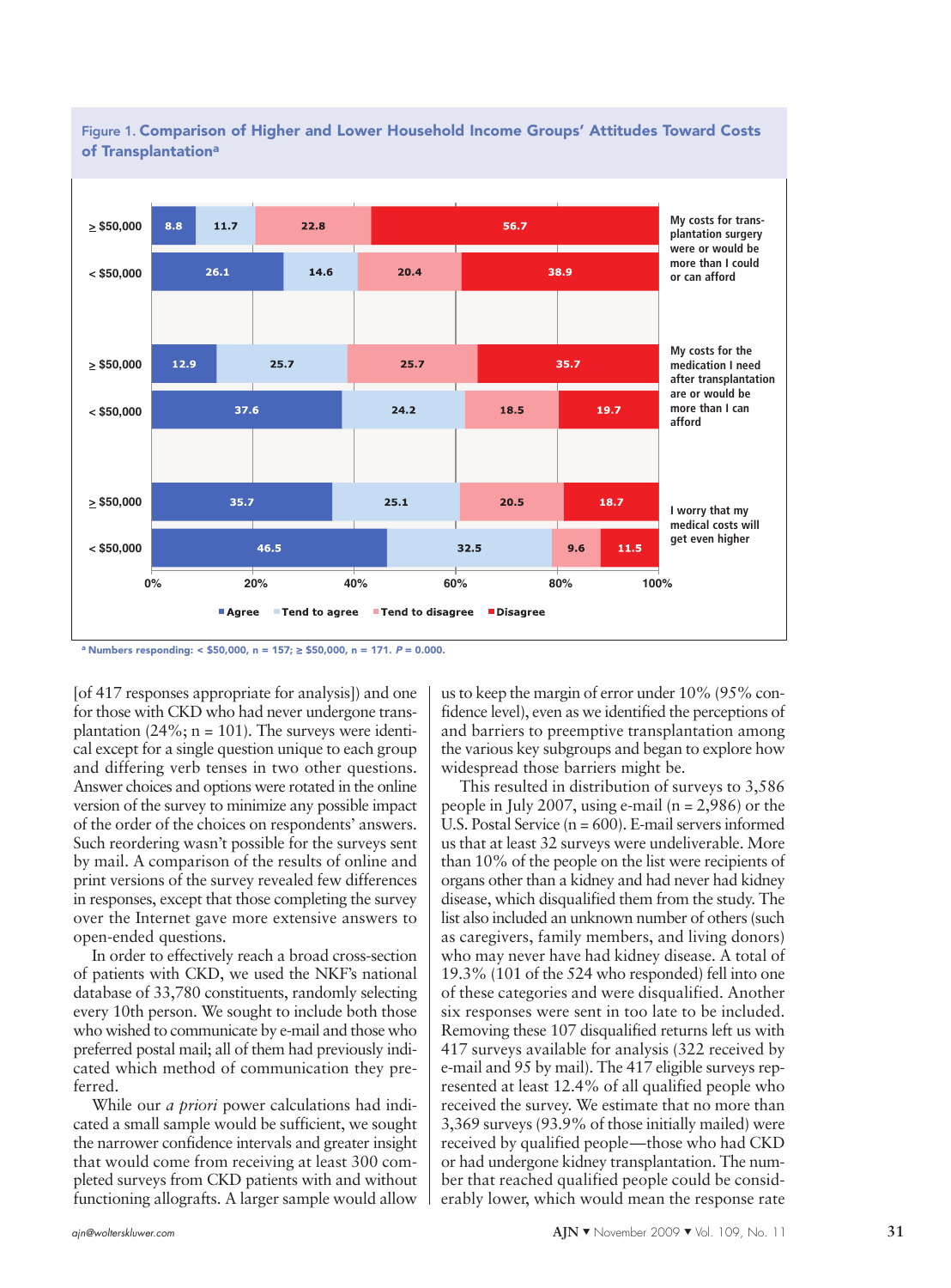was actually higher. Those who received the survey by postal mail were slightly more likely to complete the survey (16.8% of print surveys mailed, compared with 11.5% of those sent by e-mail [and for which the e-mail invitation was not returned as undeliverable]).

The 417 respondents who qualified for inclusion represented a broad spectrum of those in the United States with CKD (see Table 1). Of these, 316 had previously undergone transplantation (286 had functioning allografts at the time of the survey) and 101 had not (55 were on dialysis at the time of the survey).

*Statistical methods.* Because this was an exploratory study, much time was spent on descriptive analysis (determining frequencies for nominal variables and measures of central tendency and dispersion for interval and ordinal variables). Although we analyzed the differences in responses according to several characteristics (such as race and income) that we thought would have a bearing on perceptions and barriers, our primary focus was the comparison of responses between those who had undergone transplantation and those who had not. For all comparisons of proportions  $\chi^2$  tests were used to derive *P* values. Means were compared using the *t* test for independent groups. The level of statistical significance was set at 0.05. For results based on the total sample, one can say with 95% confidence that the error attributable to sampling and other random effects is plus or minus 4.8 percentage points. For results based on transplant recipients ( $n = 316$ ), the margin of sampling error is plus or minus 5.5 percentage points; for those who had not undergone transplantation  $(n = 101)$ , it is plus or minus 9.8 percentage points.

In addition to sampling error, some error or bias may be introduced into the findings of opinion polls by the wording of questions and by practical difficulties in conducting mail and e-mail surveys.

### **RESULTS**

**Demographics.** As shown in Table 1 there was no significant difference in sex and little in age between patients who had undergone kidney transplantation and those who had not. Relative to the composition of the overall ESRD population in the United States, African American patients are underrepresented in both groups; nonetheless, the percentage of African American patients in our study who had not undergone transplantation (15%) was more than twice that among those who had  $(7%)$  ( $P = 0.004$ ). Sixty percent of those surveyed who had undergone transplantation had attained at least a college degree, versus only 36% of those who hadn't undergone transplantation ( $P = 0.001$ ). The regional distribution of this sample is similar to that of both the U.S. adult population and the ESRD population. The sole exception is that transplantation patients are slightly more likely to live in the Northeast and not the West. In general, the transplant recipients had dealt with dialysis and other ESRD care for a much longer time than those who hadn't received transplants.

**Educational issues.** Table 2 showsthat about half of all patients said they had learned "a lot" before transplantation about risks (47%), the expected length of recovery (45%), and "how to live a healthy life after transplantation" (46%). Fewer had learned about the financial impact (23%), how to evaluate medical treatment options (30%), and how long the government

|                                                                               | All who<br>responded<br>$(N = 417)$ | Received living-<br>donor kidney<br>transplant<br>$(n = 133)$ | Received only<br>deceased-donor<br>kidney transplant<br>$(n = 183)$ | Had not<br>undergone kidney<br>transplantation<br>$(n = 101)$ | <b>Minorities</b><br>(combined;<br>$n = 73$ |
|-------------------------------------------------------------------------------|-------------------------------------|---------------------------------------------------------------|---------------------------------------------------------------------|---------------------------------------------------------------|---------------------------------------------|
| When learned of living-donor option<br>(one answer) — no. $(\%)$              |                                     |                                                               |                                                                     |                                                               |                                             |
| In enough time to plan for living-donor<br>transplantation, avoiding dialysis | 107(25.7)                           | 62 (46.6)                                                     | 35(19.1)                                                            | 10(9.9)                                                       | 14 (19.2)                                   |
| After I started dialysis                                                      | 149 (35.7)                          | 52 (39.1)                                                     | 68 (37.2)                                                           | 29(28.7)                                                      | 39 (53.4)                                   |
| Never                                                                         | 21(5.0)                             | 0(0.0)                                                        | 9(4.9)                                                              | 12(11.9)                                                      | 1(1.4)                                      |
| It wasn't an option for me                                                    | 64 (15.3)                           | 0(0.0)                                                        | 45 (24.6)                                                           | 19 (18.8)                                                     | 6(8.2)                                      |
| Not sure                                                                      | 69 (16.5)                           | 18(13.5)                                                      | 26(14.2)                                                            | 25(24.8)                                                      | 11(15.1)                                    |
| No answer                                                                     | 7(1.7)                              | 1(0.8)                                                        | 0(0.0)                                                              | 6(5.9)                                                        | 2(2.7)                                      |
| P value                                                                       |                                     | < 0.001                                                       | 0.004                                                               | < 0.001                                                       | 0.003                                       |

## **Table 3. When Respondents First Learned that Living-Donor Transplantation Was an Option**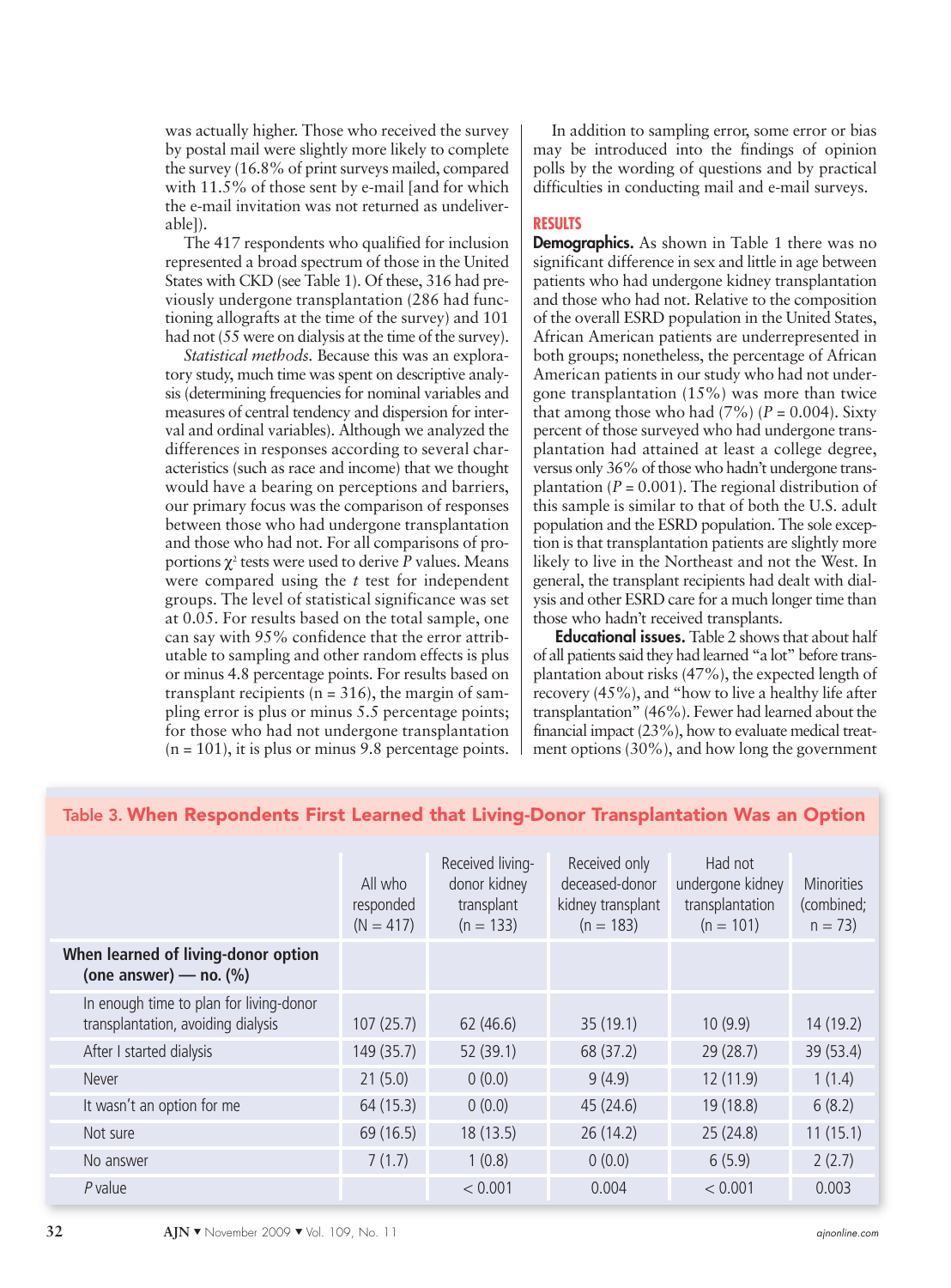

#### **Figure 2. Patients' Attitudes Toward Living-Donor Transplantation and Other Issuesa**

a Not all respondents answered every question. Among transplant recipients (TR), the number of respondents ranged from 312 to 316. **Among those without transplants (WT), the range was 96 to 97.**

helps pay for medications after transplantation (34%). With all these measures, patients who had not undergone transplantation reported learning less. When queried about their *first* discussion about transplantation with a health care professional, 27% of all respondents reported that it didn't occur until after they had started dialysis, and nearly 10% reported never discussing transplantation with any health care professional. More than a third of all respondents reported that the option of a living donor had been first mentioned only after dialysis was begun, although more often (53%) in minority patients (see Table 3). Furthermore, 25% said a living donor was mentioned first by someone other than a health care professional (Table 2). Among patients who had not undergone transplantation, 12% said they had never heard of this option; another 31% were unable or unwilling to say when they learned of the option (Table 3).

Patients were open to receiving education from many sources, including discussions with nurses or social workers, booklets, online, classes, or from other patients. The most frequently preferred option among respondents was a one-on-one discussion with a physi $cian (44\%)$ . But many respondents remembered physicians only discussing selected treatment options for ESRD. For example, fewer recalled their physician mentioning the option of transplantation that takes place *before* starting dialysis than recalled the physician

mentioning transplantation that takes place *after* starting dialysis (31% versus 49%, respectively). Even those who later underwent transplantation didn't always hear of preemptive transplantation when first diagnosed  $(35\%$ , compared with  $54\%$  who heard only about transplantation occurring after dialysis). Only 26% of all patients found out about living-donor optionsin time to consider preemptive transplantation (Table 3). Early awareness of living-donor transplantation seemed to be associated with an overall likelihood of undergoing the procedure. For example, 47% of respondents who received a kidney from a living donor learned about it in time to avoid dialysis.

**Medical issues.** While this opinion survey did not specifically address clinical issues, it addressed two possible medical barriers to transplantation. First, as shown in Table 1, approximately one in five respondents needed immediate dialysis at the time of diagnosis of kidney failure—a factor thought to preclude early transplantation. Similarly, one in five respondents recalled being told they were not good candidates for transplantation. In neither case (needing immediate dialysis or being deemed a poor candidate) did it matter significantly whether the respondent had undergone transplantation.

**Financial issues.** As shown in Table 4, responses to questions about finances revealed significant differences between patients who had undergone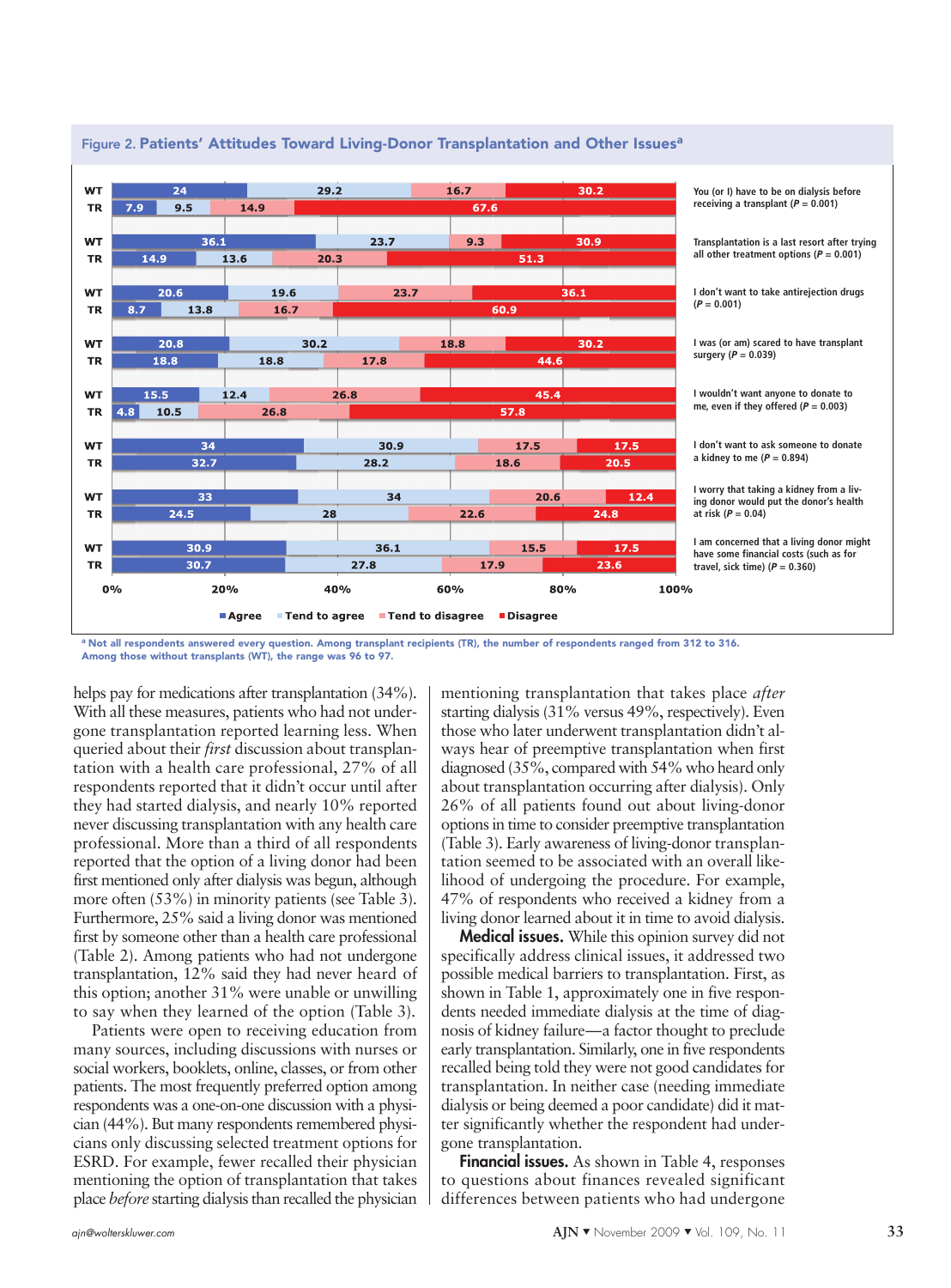transplantation and those who had not. The annual income of the transplant recipients was substantially higher than that of those who hadn't received a transplant. Within the group that hadn't undergone transplantation, however, the cohort on longterm dialysis had roughly half the income of those not on dialysis (median of \$19,000 versus \$48,900, respectively). Indeed, the difference between those not on dialysis and those who had undergone transplantation was relatively small (median of \$48,900 versus \$59,600, respectively). In terms of out-of-pocket expenses, median annual costs associated with transplantation were significantly higher than for patients on dialysis (\$2,748 versus \$1,764, respectively). Fears that financial cost would worsen were similar across both groups; however, the perception that one was or would be unable to afford transplantation was much more common in the patients who hadn't undergone transplantation.

Concerns regarding the escalating costs of medical care in general as well as the cost of surgery and immunosuppressant medications varied according to income, regardless of the treatment group. Patients with a household income under \$50,000 were more likely to "worry that my medical costs will get even higher" in addition to worrying about the cost of surgery and the cost of medications (see Figure 1).

**Living-donor issues.** Figure 2 shows that concerns regarding medical and financial risks assumed by living donors were widespread, and generally more common among patients who hadn't undergone transplantation. For example, two-thirds expressed concern about health risks to living donors, compared with more than 52% of patients who had already undergone transplantation. Some respondents in both groups expressed concernsin written comments about the impact on the living donor if the kidney failed in the recipient. Both groups expressed reluctance to ask someone to donate. The overwhelming majority in both groups were willing to take a kidney from a living donor. Because 42% of the transplantation patients had received kidneys from living donors, it's clear that many had successfully overcome their reluctance.

**Other emotional considerations.** As shown in Figure 2, 51% of those who hadn't yet undergone transplantation expressed some fear of surgery. With only 38% of recipients reporting having experienced similar fear before transplantation, it's possible that such fears may prevent some CKD patients from moving toward transplantation. Likewise, responses of patients who hadn't undergone transplantation indicate much greater fear of immunosuppressive therapy.

Eighty-five percent of respondents included additional free-text comments, often lengthy and filled with emotion. Of these, 56% described an emotional barrier that prevented pursuing timely transplantation,

such as the worry that the operation would be unsuccessful or that, even if successful, it would not enhance the quality of their lives or those of their family. Many recipients indicated that if they had better understood the positive effect transplantation would have on their quality of life, they would have pursued it sooner.

A total of 60% of respondents without a transplant viewed the procedure as "a last resort after trying all other treatment options." Somewhat surprisingly, although 51% of kidney recipients fully disagreed that transplantation was a last resort, 29% still felt that way. Whether because of emotional barriers or gaps in education, more than half of the those who hadn't undergone transplantation believed that dialysis must precede transplantation (a total of 53%).

#### **DISCUSSION**

Living-donor transplantation benefits patients and favorably affects the deceased donor waiting list. It also has cost benefits. A recent NKF conference recommended a proximate goal of converting the 26% of living-donor transplantations performed within a year of beginning dialysisinto transplantations performed before the onset of dialysis. <sup>3</sup> Avoiding even a year of dialysis has the potential to decrease Medicare's ESRD expenditures by \$58,000 (34%) per patient over the first two years of kidney replacement therapy.<sup>3</sup>

The present survey indicates, however, that both real and perceived barriers to early transplantation persist. Financial circumstances vary widely in the CKD population, and financial well-being exerts a strong influence over beliefs about transplantation. Perhaps most noteworthy of the survey results are the income and educational disparities between those with and without transplants. Annual income was almost twice as high among those who had undergone transplantation (nearly 60% of whom had attained at least a college degree), compared with those on dialysis. Is a higher income partly responsible for access to transplantation, a consequence of undergoing successful transplantation—or perhaps a bit of both?

It's well documented that educational background and private insurance coverage promote early access to transplantation. <sup>6</sup> It's also well documented that transplant recipients are more likely to stay employed than are patients on dialysis, whose likelihood of returning to the workforce diminishes the longer they remain on dialysis.<sup>1,7</sup> These data suggest that transplantation may help preserve financial stability in recipients despite their greater out-of-pocket expenses.

A U.S. Government Accountability Office report estimated the cost of posttransplantation medications to be between \$5,000 and \$13,000 *annually*. 8 Another report puts the cost of medications for the *first* year after transplantation at \$26,000. <sup>9</sup> Some recipients return to dialysis because they cannot afford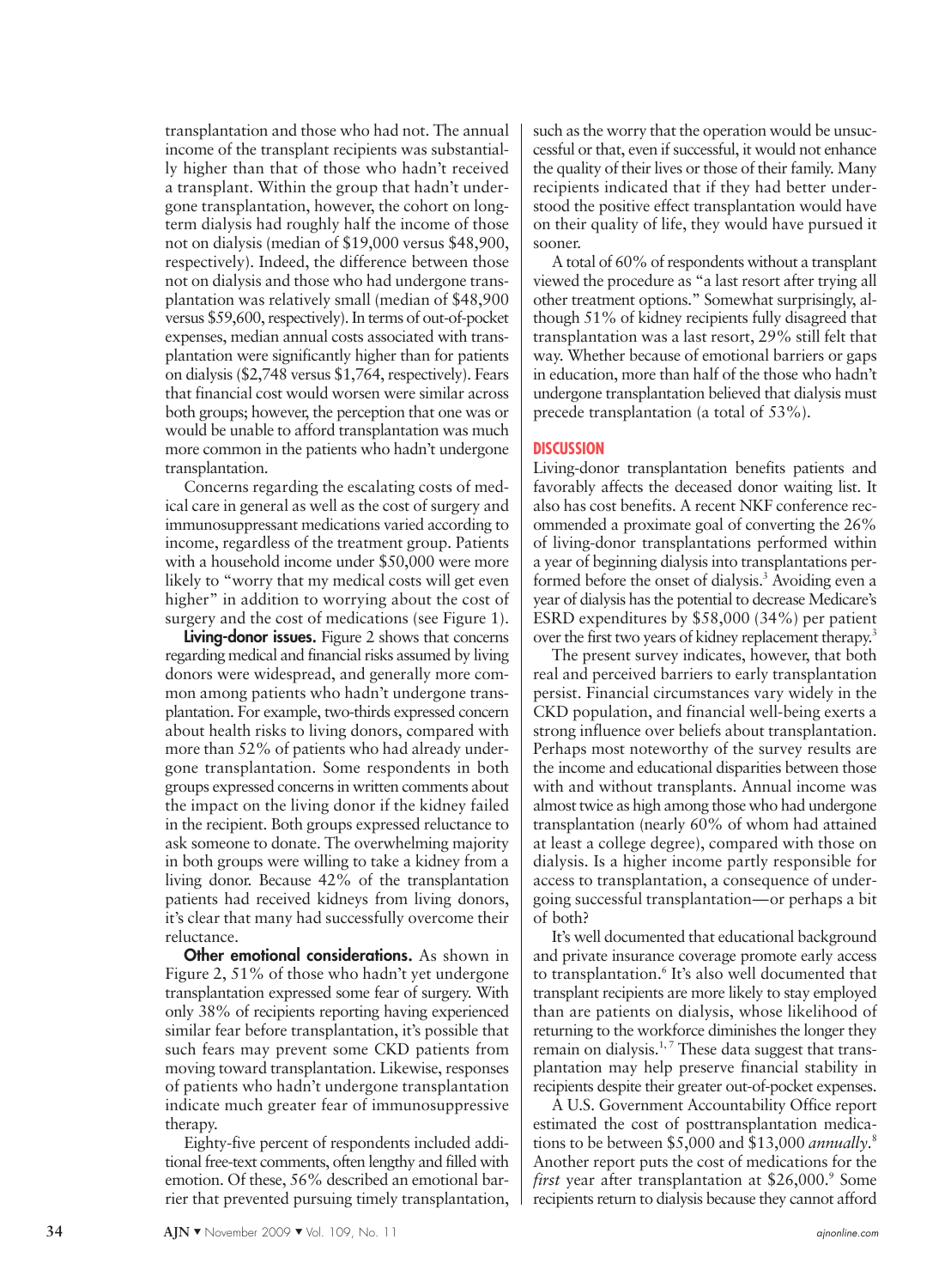these costs. In the United States, a charitable program will pay the insurance premiums for qualifying dialysis patients. <sup>10</sup> Once a patient has undergone transplantation, that patient is no longer eligible for those payments and the out-of-pocket expenses go up. Dialysis patients receive Medicare coverage of their treatment for as long as they are on dialysis therapy; for transplant recipients, Medicare coverage of treatment, including the cost of immunosuppressant medications, is limited to 36 months. For many, the

| The manufacturer with songerna reported by reapondents                                                                                                                                                 |                                                          |                                                       |                                                           |                |
|--------------------------------------------------------------------------------------------------------------------------------------------------------------------------------------------------------|----------------------------------------------------------|-------------------------------------------------------|-----------------------------------------------------------|----------------|
|                                                                                                                                                                                                        | Previous<br>transplantation                              | No previous<br>transplantation                        | All respondents                                           | $P$ value      |
| Annual household income - no. (%)<br>$<$ \$25,000<br>25,000-49,999<br>50,000-74,999<br>$\ge$ \$75,000<br>Total number responding                                                                       | 37(14.6)<br>70 (27.7)<br>51(20.1)<br>95 (37.5)<br>253    | 33 (41.8)<br>20(25.3)<br>14(17.7)<br>12(15.2)<br>79   | 70(21.1)<br>90(27.1)<br>65 (19.6)<br>107 (32.2)<br>332    | 0.001          |
| Median household annual income <sup>a</sup><br>No dialysis<br><b>Dialysis</b>                                                                                                                          | \$59,600<br>\$61,200<br>\$45,500                         | \$33,100<br>\$48,900<br>\$19,000                      | \$52,300<br>\$59,000<br>\$30,000                          | 0.001<br>0.001 |
| Median out-of-pocket expenses <sup>a</sup><br>(annual)<br>No dialysis<br><b>Dialysis</b><br>Total number responding                                                                                    | \$2,748<br>\$2,904<br>\$1,848<br>281                     | \$1,848<br>\$1,848<br>\$1,764<br>86                   | \$2,436<br>\$2,700<br>\$1,824<br>367                      | 0.002<br>0.001 |
| I worry that my medical costs will<br>get even higher - no. (%)<br>Agree<br>Tend to agree<br>Tend to disagree<br>Disagree<br>Total number responding                                                   | 124 (39.6)<br>88 (28.1)<br>46 (14.7)<br>55 (17.6)<br>313 | 40 (40.8)<br>34(34.7)<br>13(13.3)<br>11(11.2)<br>98   | 164 (39.9)<br>122 (29.7)<br>59 (14.4)<br>66 (16.1)<br>411 | 0.377          |
| My costs for the medication I need<br>after transplantation are or would<br>be more than I can afford $-$ no. (%)<br>Agree<br>Tend to agree<br>Tend to disagree<br>Disagree<br>Total number responding | 62 (19.8)<br>82 (26.2)<br>69 (22)<br>100 (31.9)<br>313   | 30 (30.9)<br>23(23.7)<br>29 (29.9)<br>15(15.5)<br>97  | 92(22.4)<br>105(25.6)<br>98 (23.9)<br>115(28)<br>410      | 0.004          |
| My costs for transplantation surgery<br>were or would be more than I<br>could or can afford $-$ no. (%)<br>Agree<br>Tend to agree<br>Tend to disagree<br>Disagree<br>Total number responding           | 41(13.1)<br>43 (13.7)<br>67(21.3)<br>163 (51.9)<br>314   | 27(28.1)<br>19 (19.8)<br>22 (22.9)<br>28 (29.2)<br>96 | 68 (16.6)<br>62(15.1)<br>89 (21.7)<br>191 (46.6)<br>410   | 0.001          |

**Table 4. Financial Data and Concerns Reported by Respondents**

Median estimates are based on ranges.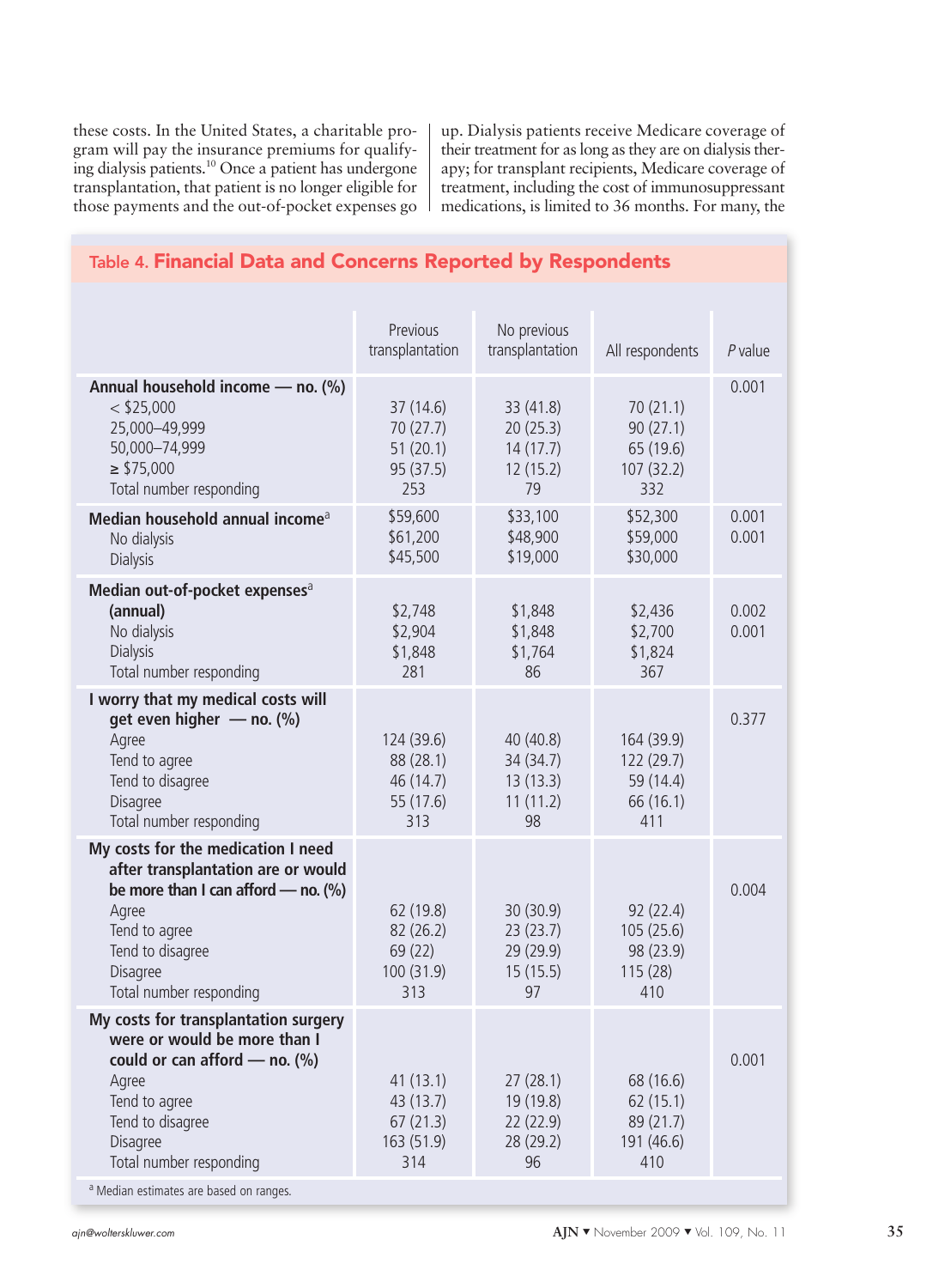perception that transplantation-related expenses are unaffordable may be well-founded. A public policy priority of the NKF is to extend coverage of immunosuppressive drugs under Medicare for the duration of the transplant. That would be one incremental step toward improving access to transplantation. Health care professionals can both participate in and encourage patients to join the NKF's efforts to change policy in order to overcome this financial barrier.

The present survey also documents the impact of early education on transplantation as an option on the likelihood of undergoing kidney transplantation. Respondents who had undergone transplantation were substantially more likely (by a two-to-one ratio on some parameters) to have been given information regarding issues related to surgery and posttransplantation finances and health care. Likewise, more than two-thirds of transplantation patients reported that their physicians had initiated conversations regarding transplantation (even more among recipients who had received a kidney from a living donor); in contrast, only 36% of those who had not undergone the procedure remembered similar conversations.

**A role for nurses.** An interdisciplinary approach may help close the education gap between these two groups and increase early transplantation rates. Although patients welcome education from a wide variety of sources, a preponderance of patients in both groups expressing a preference for their physicians to be the ones who informed them about transplantation underscores how pivotal a timely conversation initiated by a physician can be. Nursing staff can both facilitate and supplement patient–physician communication. The ideal outcome is that the patient will understand the risks and benefits of transplantation, make an informed decision about becoming a transplantation candidate, and complete the evaluation process. The survey responses revealed, however, that education, problem solving, and advocacy by the nurse are essential if early transplantation—and especially living-donor transplantation—is to become a reality for more patients.

The responses regarding fears about surgery and immunosuppressive drug therapy point to another important focus of patient education for the nurse. Survey respondents were willing to receive a kidney from a living donor but were uncomfortable about asking someone to donate one. An example of an effective way nurses can help overcome this barrier is to use role playing to teach patients ways to initiate such a conversation. Patients are concerned about the living donor, and their fears could be reduced by a nurse who anticipates and answers their questions about health risks to living donors. Nurses might also help set up a chance for the patient to talk with a transplant recipient, provide printed information in the patient's preferred reading language, and use their nursing expertise to increase the likelihood of obtaining

informed consent and of successful transplantation by fostering greater understanding.

Nurses also are skilled at taking a case-coordinating role in bringing patients into contact with other professionals who have the specific knowledge the patients need to help them overcome identified barriers. Patients who have not yet undergone transplantation worry more about surgical and medication costs including the costs to the potential living donor than do those who already have transplants. A nurse who is sensitive to the enormity of the financial issues involved can suggest referral to a social worker, who can help the patient navigate the complexities of insurance, which, for some, are a barrier to transplantation.

Nurses are advocates. If evaluation for transplantation is pursued, the nurse can work in conjunction with the patient's referring physician to facilitate communication with the transplantation center, connect patients with appropriate resources within or outside of the immediate care team, and facilitate informed choices about treatment options.

Some aspects of this survey require caution in interpretation. First, the population surveyed was selected from those with enough interest in kidney disease to join an NKF-sponsored advocacy council and may not be representative of the CKD population in the United States. In addition, the response rate of 12% is lower than we would have desired. However, the respondents are a diverse group in terms of geography, age, ethnicity, and financial situation. Second, although our sample does include a small group who are less educated and with low income, the educational-background and annualincome data suggest that survey respondents were better educated and possibly more financially stable than the overall ESRD population. The strength of this survey is its insights into what patients hear and recall, sometimes years later. Whether or not they accurately represent what transpired, their answers reflect their perceptions of their experience and the kinds of things they might be saying to other patients.

Fears and emotions are subjective; they are not easy to quantify or alleviate. In the absence of appropriate education, patients learn myths instead of facts and will fail to grasp the consequences of inaction as their CKD progresses. The process of dealing with objective issues (such as ensuring adequate financial support to cover the costs of transplantation as completely as are those for dialysis) can diminish the impact of subjective feelings in some patients. Notice how some respondents who underwent transplantation overcame misinformation regarding candidacy, the timing of transplantation, and use of a living donor.

The barriers to wider adoption of preemptive transplantation can be diminished through timely information and referral, informed treatment choice,